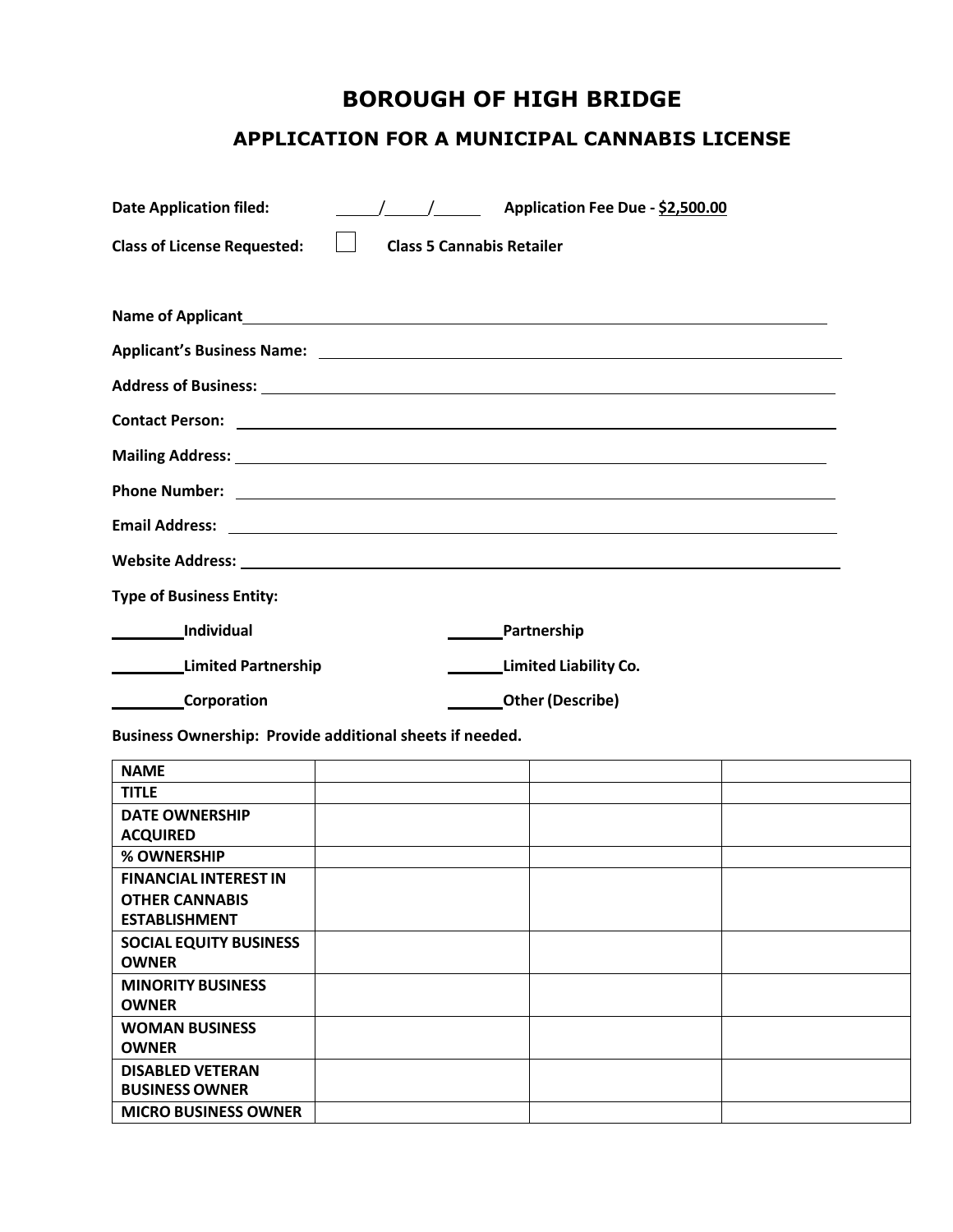1: Name(s) as it does or will appear on the license certificate (not trade name) License may be held by Individual (Last Name, First Name, Middle Initial), Partnership, Corporation, LLP or LLC

Attach proof of business structure such as articles of incorporation, by-laws, partnership agreements, and other documentation that supports the structure, including State certifications such as SBE, MBE, WBE, VOB.

2: If no licensed premises exists or if a mailing address is different than the "actual address" given above, provide the mailing address (insert N/A if not applicable):

| Street Address:           |        |
|---------------------------|--------|
| PO Box #<br>Municipality: | State: |

 $\mathsf{Zip} \longrightarrow \qquad \qquad \mathsf{I}$  Telephone Number of business ( $\qquad \qquad$ )

3: New Jersey Sales Tax Certificate of Authority Number:

4: Has the Applicant secured a New Jersey cannabis license from the State or any municipality in New Jersey as of the date of this application?

Yes – If yes, provide a copy of such cannabis license.

5: Trade name(s) under which business is to be conducted. all trade names must be listed and registered with the NJ secretary of state (if a corporation) or County Clerk (if a partnership or sole proprietor).

6: The following questions are to be answered by the applicant:

a. Will the license be used at an operating place of business immediately upon issuance?  $MSES$   $MO$ 

 $\overline{a}$ 

B. If no, provide anticipated date of license activation:

Street Address: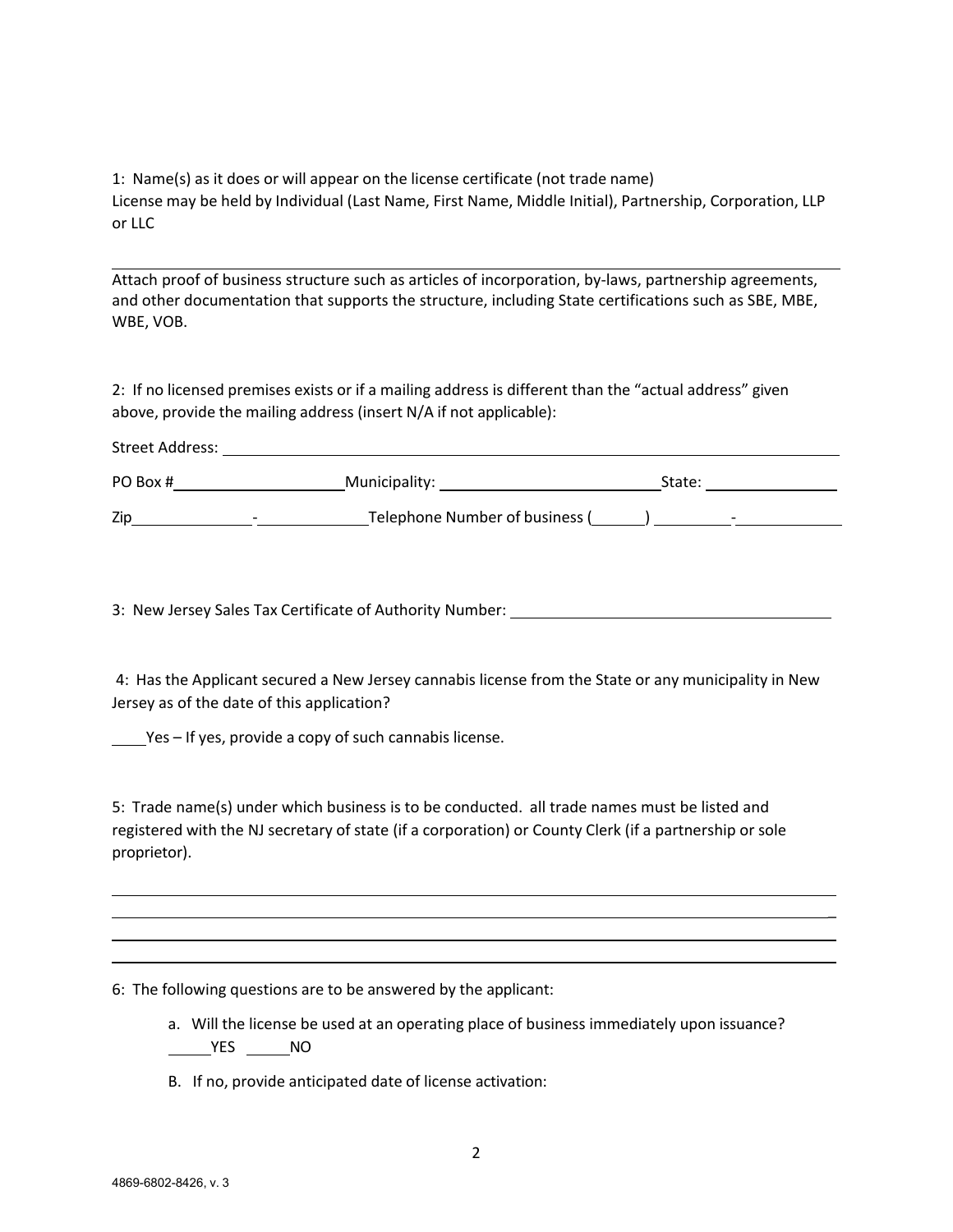7: Does the applicant own the proposed premises? \_\_\_\_\_\_YES \_\_\_\_\_\_ NO If yes, is there a mortgage on the proposed premises? \_\_\_\_\_YES \_\_\_\_\_\_NO

Please provide documentary proof (a deed, a lease, a real estate contract contingent upon successful licensing, or a binding letter of intent by the owner of the premises indicating an intent to lease the premises to the entrant contingent upon successful licensing) demonstrating Applicant's interest in the proposed premises.

If there is a mortgage on the proposed premises, please provide the mortgage provider:

8: Does the applicant lease the proposed premises? The Section of the NO

If the applicant leases the proposed premises, please provide the information regarding the owner, a copy of the lease or real estate contract contingent upon successful licensing, or a binding letter of intent by the owner of the premises indicating an intent to lease the premises to the applicant contingent upon successful licensing, along with documentary proof the building owner is aware of the intended use as a cannabis retailer:

9: Will any business other than the sale of cannabis products be conducted on the premises to be licensed? \_\_\_\_\_\_\_\_ YES \_\_\_\_\_\_\_ NO

If the answer is "yes" indicate the nature of the business and who will conduct it by responding to the following questions:

Nature of business:

Business Owner: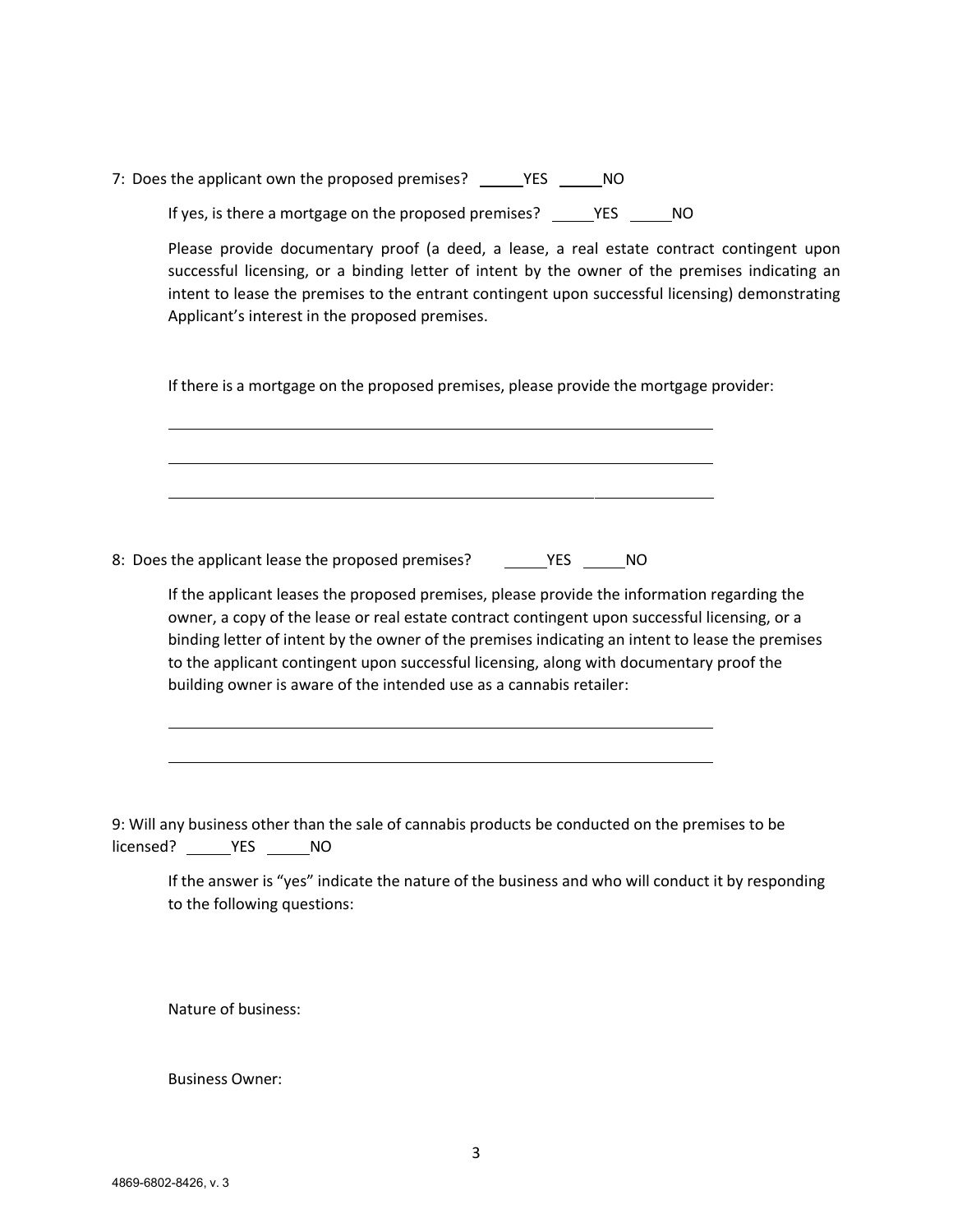10. Has the Applicant secured a Zoning Review of the proposed location affirming that the proposed cannabis establishment is a permitted use in the location listed?

Yes-If yes, provide a copy of the approval.

No – If not, what is the status of the Applicant's Zoning Review.

11: If someone other than the applicant will operate the other business on the licensed premises, answer this question. if there is more than one individual or company, attach a separate page listing the requested information for each operator.

|      | Municipality: 1999 Municipality:<br>State: _______________________         |  |  |
|------|----------------------------------------------------------------------------|--|--|
| Zip: | NJ Sales Tax Certificate of Authority No:<br>and the state of the state of |  |  |

12: Would any person or corporation named in this application fail to qualify for ownership of the license if applying as an individual because of criminal conviction (**as delineated at** *N.J.A.C.* **17:30 et. seq.)** or due to the holding of a prohibited interest in other licenses (**as delineated at** *N.J.S.A.* **52:13d‐ 17.2)**? **YES NO** 

If the answer is yes, answer the following by inserting the name of the individual or corporation and the social security number and date of birth, if an individual. Use additional pages as needed.

Name: Name and the second state of the second state of the second state of the second state of the second state of the second state of the second state of the second state of the second state of the second state of the sec

| <b>Social Security Number:</b> |  |  |
|--------------------------------|--|--|
|                                |  |  |

NJ Sales Tax Certificate of Authority No:

Date of birth: / /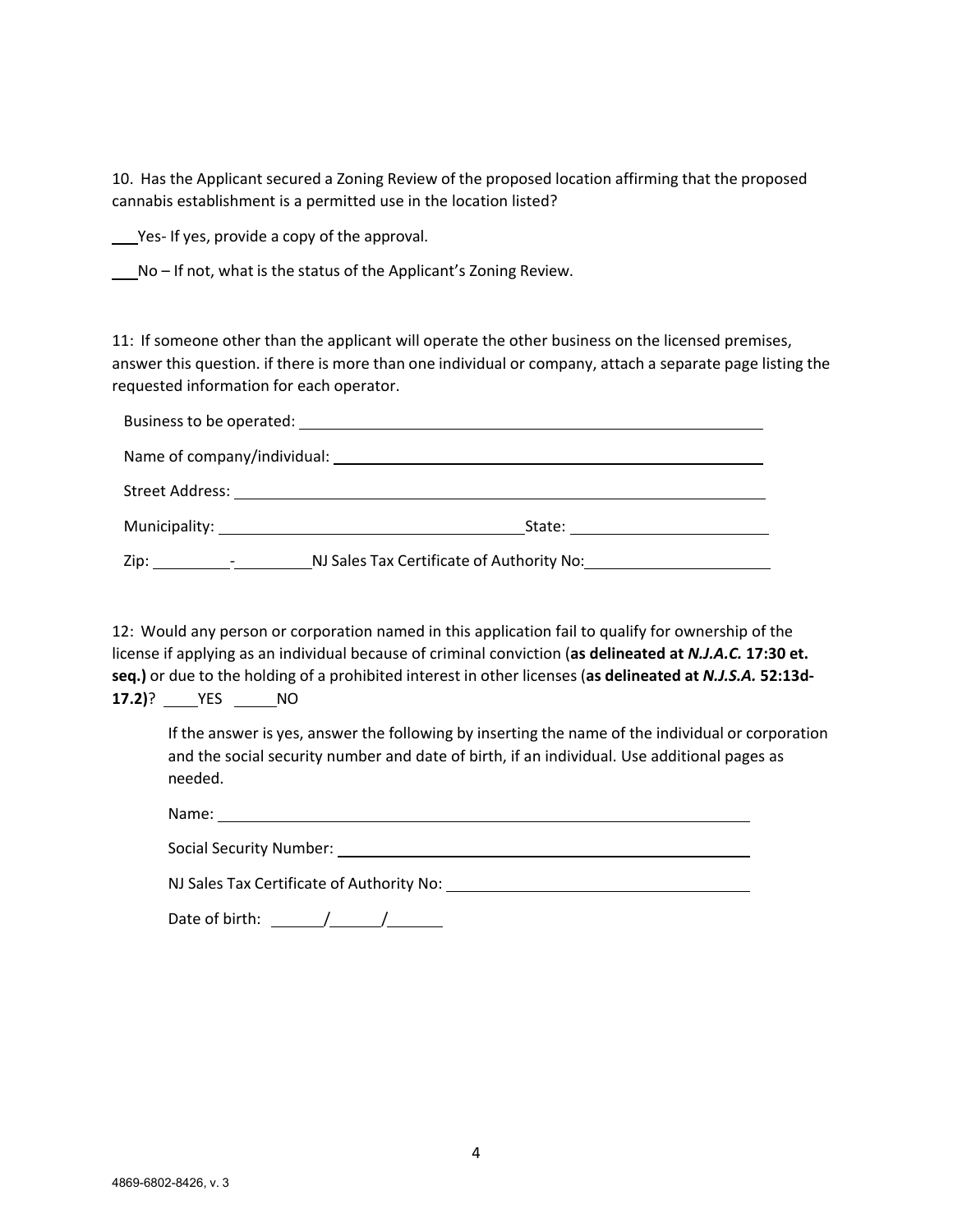13: Has any person proposed to have an ownership interest in the license applied for, or is in the process of applying for, a license in any other municipality in the state of New Jersey? VES NO

If answering "yes", please detail the municipality, class of license sought, and status of such application.

| Municipality: ___________________ |  |  |
|-----------------------------------|--|--|
| Class of License Sought: ______   |  |  |
| <b>Status of Application:</b>     |  |  |

14: Has any person proposed to have an ownership interest in the license had any cannabis license or permit suspended or revoked in the State of New Jersey or a subdivision thereof within the preceding five (5) years?

YES NO

If answering "yes", please provide a thorough explanation regarding the circumstances surrounding such suspension or revocation, and the outcome regarding same (license reinstated, appeal pending, etc.).

15: Does any person proposed to have an ownership interest in the license hold a cannabis business license or permit in any other state? \_\_\_\_\_\_YES \_\_\_\_\_\_NO

If answering "yes", please detail the name of the licensed entity, State, class of license, and date of licensure.

| Class of License: The Class of License: |  |  |
|-----------------------------------------|--|--|
| Date of Licensure:                      |  |  |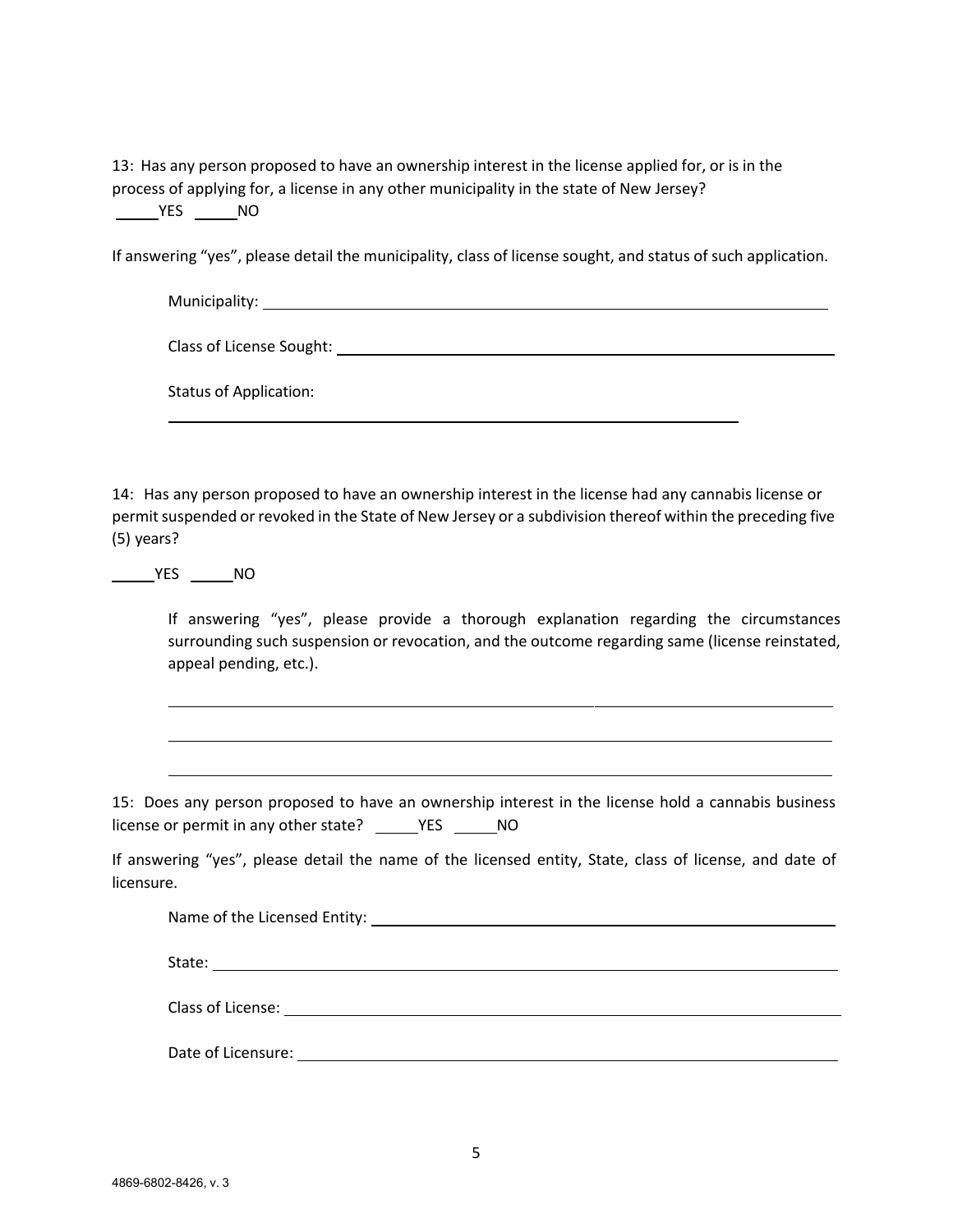16: Has any person proposed to have an ownership interest in the license had any cannabis license or permit suspended or revoked in **any other state** within the preceding five (5) years?

### $YES$  NO

If answering "yes", please provide a thorough explanation regarding the circumstances surrounding such suspension or revocation, and the outcome regarding same (license reinstated, appeal pending, etc.).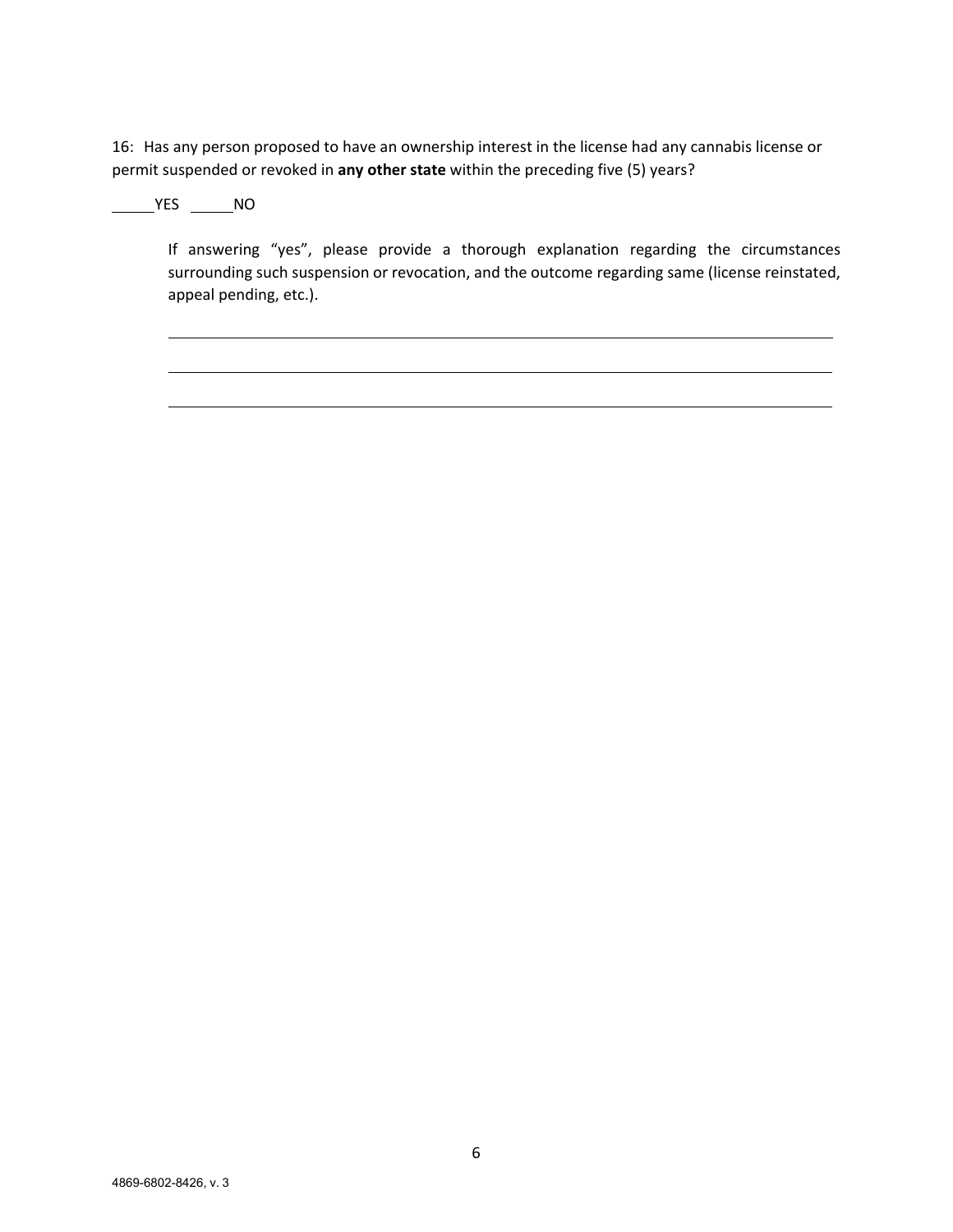### **ALL APPLICANTS SHALL SUBMIT THE FOLLOWING DOCUMENTATION**

| 1. The Applicant shall submit a detailed description of the proposed facility, including but not<br>limited to:                                                                                                                                                                                                                                                                             |
|---------------------------------------------------------------------------------------------------------------------------------------------------------------------------------------------------------------------------------------------------------------------------------------------------------------------------------------------------------------------------------------------|
| Proof that the applicant has or will have lawful possession of the premises proposed for the<br>cannabis business. Such proof may consist of a deed, a lease, a real estate contract contingent<br>upon successful licensing, or a binding letter of intent by the owner of the premises indicating<br>an intent to lease the premises to the entrant contingent upon successful licensing. |
| $\Box$ Proof that the location proposed for permitting by the applicant complies with all applicable<br>municipal zoning laws and the location restrictions.                                                                                                                                                                                                                                |
| Information with respect to size, renderings/drawings, staffing, etc.                                                                                                                                                                                                                                                                                                                       |
| The proposed operating hours of the establishment.                                                                                                                                                                                                                                                                                                                                          |
| Cannabis retailers in High Bridge are only permitted to be open to the public between<br>i.<br>the hours of 10 a.m. to 7 p.m.                                                                                                                                                                                                                                                               |
| A site plan, in accordance with N.J.A.C. 17:30 et seq.                                                                                                                                                                                                                                                                                                                                      |
| A safety and security plan, in accordance with N.J.A.C. 17:30-9.10.                                                                                                                                                                                                                                                                                                                         |
| A noise control plan, in accordance with Chapter 244 (Noise) of the Revised General Ordinances<br>of the Borough of High Bridge.                                                                                                                                                                                                                                                            |
| An odor control plan, in accordance with N.J.S.A. 24:61-36.                                                                                                                                                                                                                                                                                                                                 |
| The proposed signage for the establishment, in accordance with N.J.A.C. 17:30 et. Seq. and as defined<br>in Chapter 145-405C. (8) (c). of the Borough Land Use Laws.                                                                                                                                                                                                                        |
| $\Box$ Proof of financial capability to open and operate the cannabis establishment for which the applicant<br>is seeking a permit, including a detailed description of the proposed financial plan for the<br>development, operation, and maintenance of the facility.                                                                                                                     |
| $\Box$ Proof of New Jersey Business Registration issued by the New Jersey Department of Treasury, Division<br>of Revenue in accordance with N.J.S.A. 52:32 44(b).                                                                                                                                                                                                                           |

Application Fee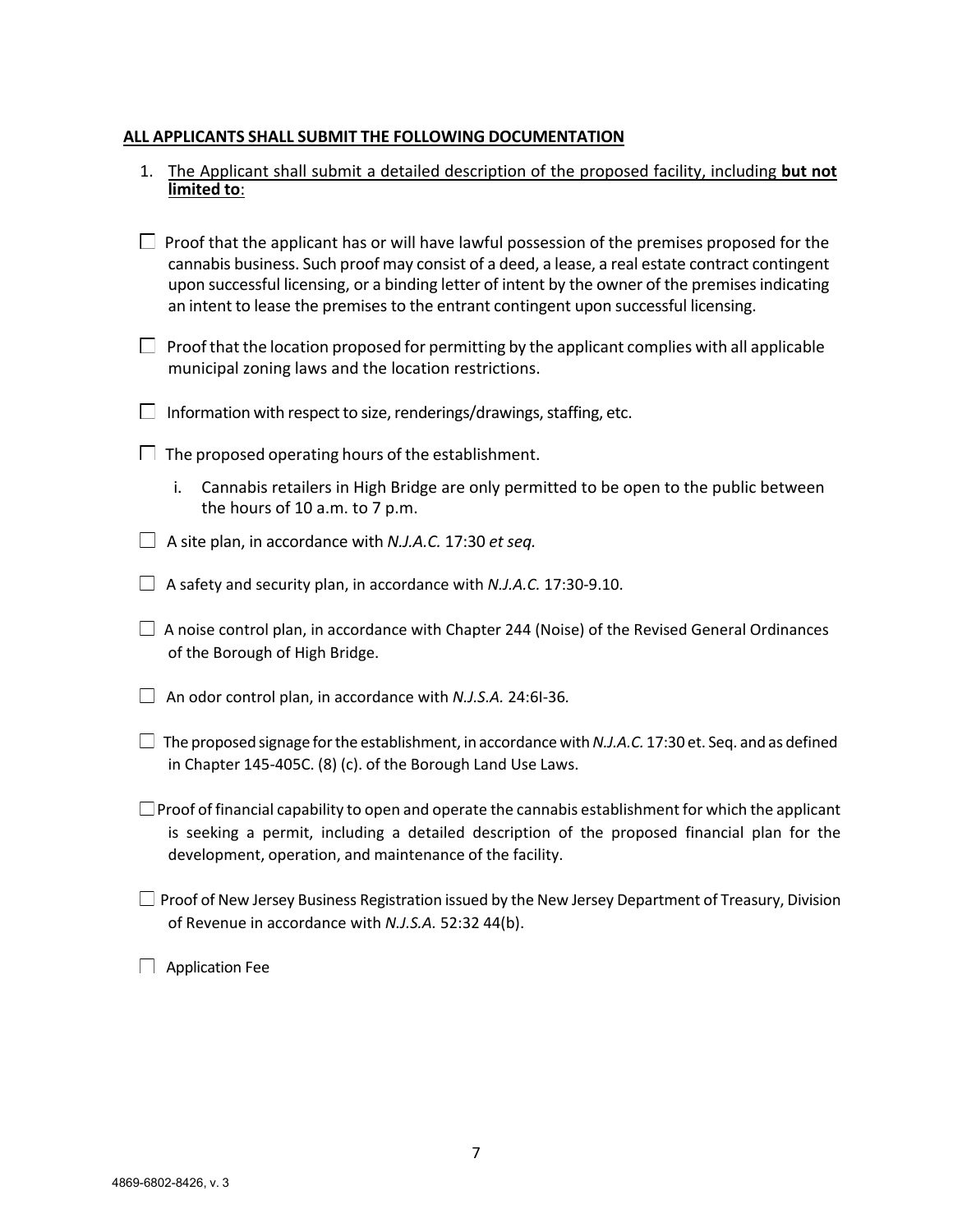In addition, please provide responses to the following:

- 1. Describe qualifications and experience of the Applicants/Owners in operating a cannabis retail establishment.
- 2. Is the Applicant a certified Diversely Owned Business, pursuant to N.J.A.C. 17:30-6.4? If yesprovide documentation.
- 3. Is the Applicant a Microbusiness under P.L. 2021, c16 (C.24:61‐31 et al.)?
	- a. Employs no more than 10 employees.
	- b. Operates a cannabis establishment occupying an area of no more than 2,500 square feet
	- c. Acquires for resale each month, I the case of a retailer, no more than 1,000 pounds of usable cannabis, or the equivalent amount in any form of manufactured cannabis product or cannabis resin, or any combination thereof.

If yes – provide documentation

4. Explain any community ties to the Borough of High Bridge or commitment to community events